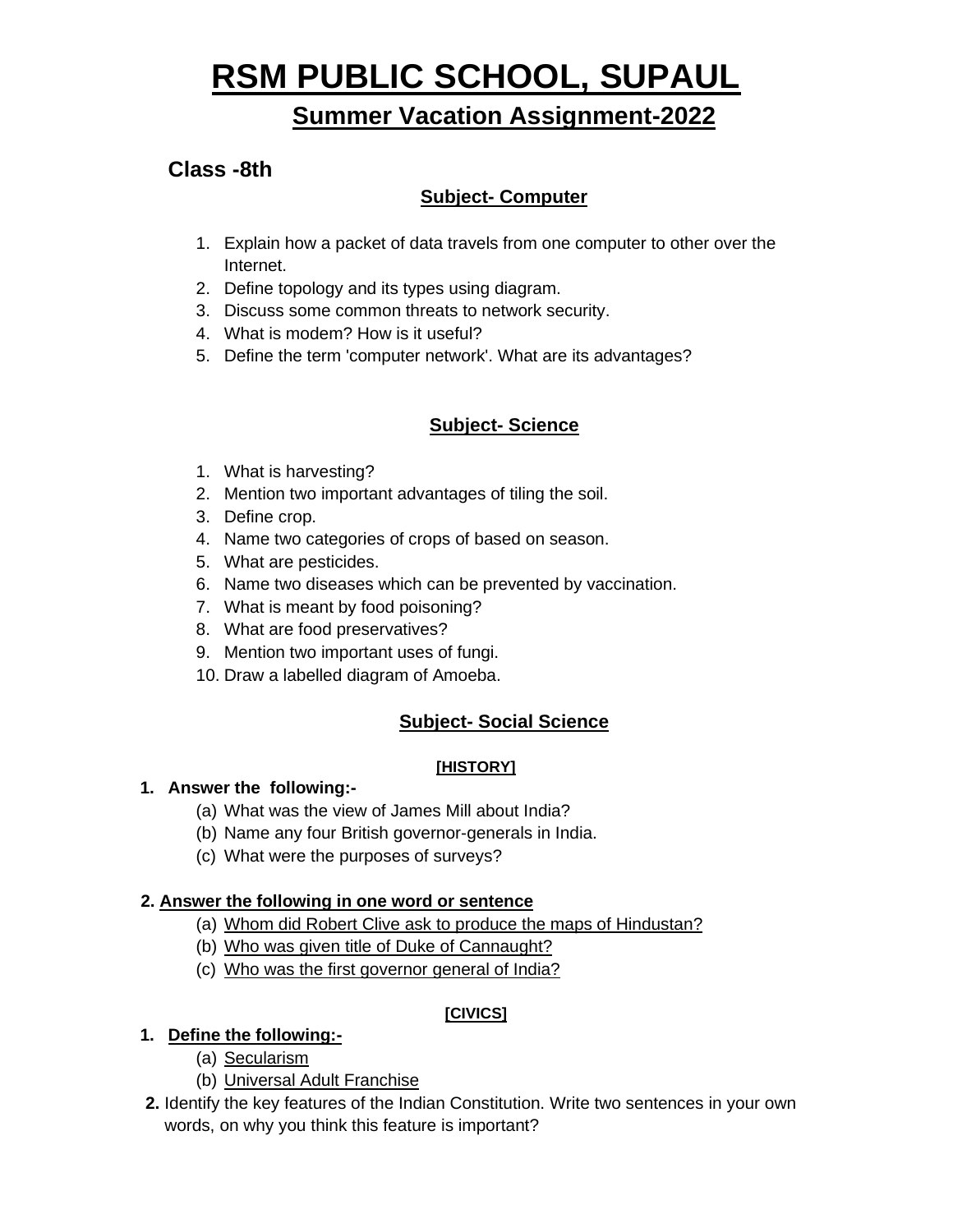#### **3. Fill in the blanks:-**

- (a) In Nepal, the monarchy ended in the year  $\ldots$
- (b) \_\_\_\_\_\_\_\_\_\_ is responsible for administering and informing laws.
- (c) The most important fundamental right guaranteed by Indian constitution is the
- (d) Right to \_\_\_\_\_\_\_\_\_ allows the citizens to move to court if their fundamental right is being voilated by the state.
- (e) In 2007, \_\_\_\_\_\_\_\_\_\_ adopted an interim constitution.

#### **[GEOGRAPHY]**

- 1. What are resources? Explain each resource with examples. How can we conserve resources?
- 2. Make a list of 5 human made resources and draw them.
- 3. What are the principles of sustainable development?
- 4. Why human resources are considered an important resource?
- 5. Make a model of soil profile.

\_\_\_\_\_\_\_\_\_\_\_.

#### **Subject- English**

- 1. Choose any two authors/Poet of your choice and write a page each about then.(Paste their picture also)
- Note -: Do it in a separate Holiday homework notebook.
	- 2. Write a paragraph about your experiences in class 7. (100-150 words)
	- 3. Find all the new words and their meaning form Ch 3(Honeydew). Also write their synonyms and antonyms.(Atleast 10 words)
	- 4. Write the types of stories in English along with its description and examples.(Any 10)
	- 5. What is the moral of the poem 'The Ant and the cricket'.
	- 6. Write the name of a few literary devices.
	- 7. What are determiners? Give a few examples.
	- 8. Read any drama of famous English playwright, Poet and author William Shakespeare. Which character of the drama you liked most and why?
	- 9. Write the names of a few fable stories.
	- 10. Prepare a chart on ' Tenses and types of tenses'. Give examples also. (ACTIVITY)

#### **Subject- Hindi**

- 1. कवि को ऐसा विश्वास क्यों है कि उसका अंत अभी नहीं होगा?
- 2. वस्तु-विनिमय क्या है? विनिमय की प्रचलित पदधति क्या है?
- 3. मशीनी युग से बदल् के जीवन में क्या बदलाव आया?
- 4. "लोगों ने सलाह दी कि समझदार आदमी इस शाम वाली बस से सफर नहीं करते।"
	- $\bullet$  लोगों ने यह सलाह क्यों दी?
- 5. कवि ने अपने आने को 'उल्लास' और जाने को 'आंसू बनकर बह जाना' क्यों कहा है?
- 6. ननम्नलिखित उपसगों सेतीन-तीन शब्द बनाइए-